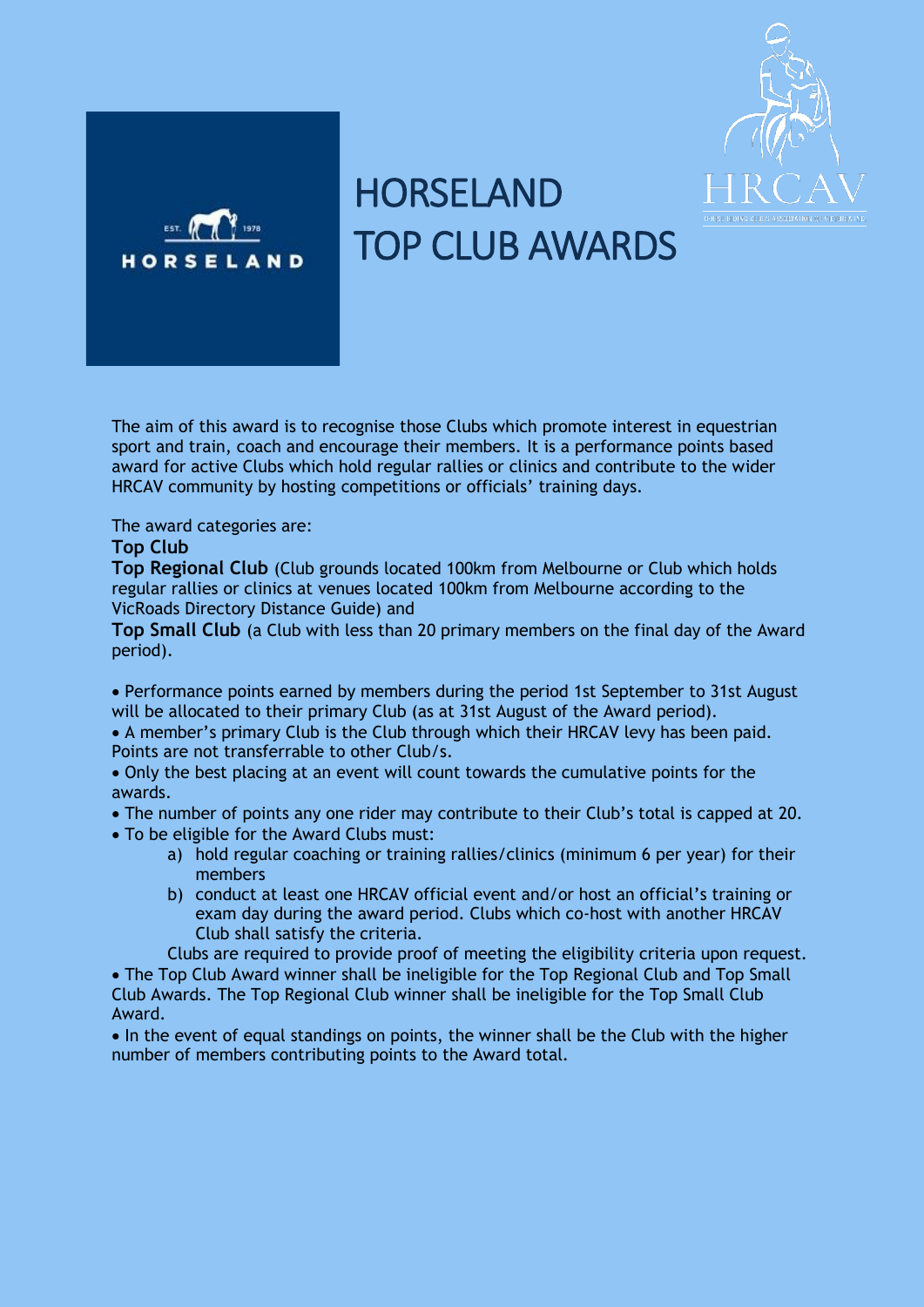## WEATHERBEETA COMFITECH RUGS



**[SHOP NOW](https://www.horseland.com.au/for-horses/horse-rugs-accessories/turnout-rugs-horse-rugs-weatherbeeta-rugs/?brand=p33367)** 

## **FEBRUARY 2022 LEADERBOARD**

| Club                                                  |      |
|-------------------------------------------------------|------|
| <b>ECHUCA &amp; DISTRICT ADULT RIDING CLUB</b>        | 106. |
| <b>GOULBURN VALLEY EQUESTRIAN CLUB</b>                | 88.  |
| <b>BENDIGO &amp; DISTRICT FAMILY EQUESTRIAN GROUP</b> | 85.  |
| <b>WARRANOOKE RIDING CLUB INC</b>                     | 72.  |
| YARRA GLEN ADULT RIDING CLUB INC                      | 68.5 |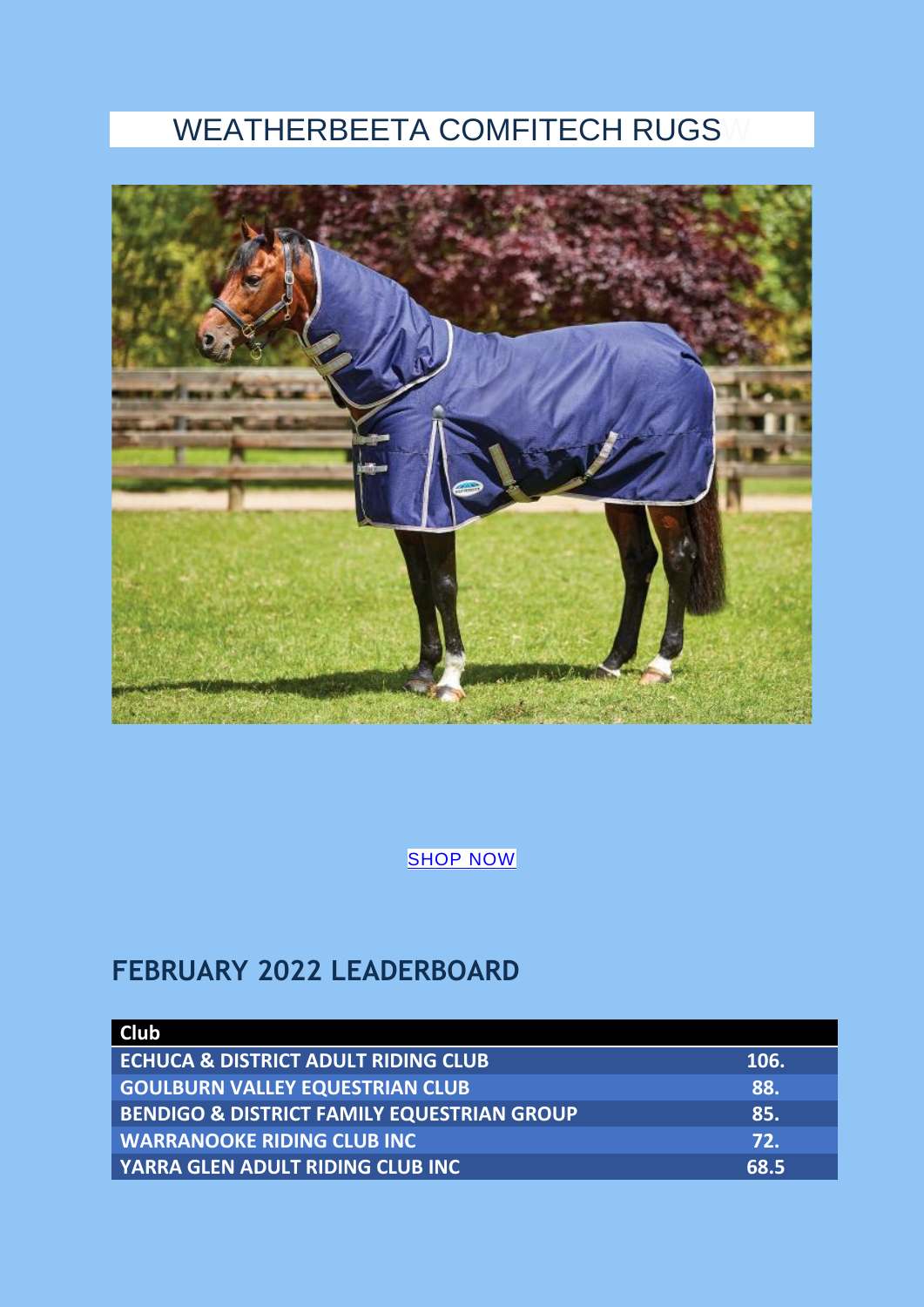| <b>WESTCOAST ADULT RIDING CLUB</b>                  | 67.5 |
|-----------------------------------------------------|------|
| YACKANDANDAH RIDING CLUB                            | 61.  |
| MT DUNEED ADULT RIDING CLUB INC                     | 57.  |
| <b>BULLA ADULT RIDING CLUB INC</b>                  | 57.  |
| <b>GISBORNE AND DISTRICT ADULT RIDING CLUB INC</b>  | 57.  |
| <b>BENALLA &amp; DISTRICT ADULT RIDING CLUB INC</b> | 55.  |
| <b>ROSEDALE &amp; DISTRICT AHRC</b>                 | 38.  |
| <b>WERRIBEE CENTRAL EQUESTRIAN CLUB</b>             | 36.  |
| <b>MACCLESFIELD ADULT RIDING CLUB INC</b>           | 36.  |
| LANCEFIELD EQUESTRIAN GROUP INC.                    | 34.5 |
| PENINSULA HORSE RIDERS CLUB INC                     | 32.5 |
| <b>MERRICKS SADDLE CLUB INC</b>                     | 30.5 |
| <b>NORTH EASTERN RIDING CLUB INC</b>                | 30.  |
| RICH RIVER EQUESTRIAN CLUB                          | 30.  |
| <b>CASHMORE ADULT RIDING CLUB INC</b>               | 30.  |
| OFF THE TRACK EQUESTRIAN CLUB INC                   | 28.  |
| YARRA GLEN & LILYDALE HORSERIDING CLUB              | 27.5 |
| LEONGATHA & DISTRICT EQUESTRIAN CLUB INC            | 27.5 |
| <b>ASHWOOD RIDING CLUB INC</b>                      | 27.  |
| <b>UPPER YARRA ADULT RIDING CLUB INC</b>            | 27.  |
| <b>GEROGERY EQUESTRIAN CLUB INC.</b>                | 27.  |
| <b>KYNETON &amp; DISTRICT ADULT RIDING CLUB</b>     | 25.  |
| <b>TRENTHAM ADULT RIDING CLUB INC</b>               | 24.  |
| <b>SHADMOOR EQUESTRIAN CLUB INC</b>                 | 23.  |
| SEYMOUR DRESSAGE & SHOWJUMPING CLUB INC.            | 23.  |
| <b>BONEO ADULT RIDING CLUB INC</b>                  | 23.  |
| <b>WYENA ADULT RIDING CLUB INC</b>                  | 23.  |
| <b>WESTERN PORT EQUESTRIAN ASSOCIATION INC</b>      | 23.  |
| <b>TONIMBUK EQUESTRIAN CLUB</b>                     | 22.5 |
| <b>WHITTLESEA ADULT RIDERS INC.</b>                 | 22.  |
| <b>DUNOLLY HORSE ACTIVITY CLUB INC</b>              | 21.  |
| <b>DOONGALA ADULT RIDING CLUB INC</b>               | 20.  |
| <b>CENTRAL HIGHLANDS EQUESTRIAN CLUB INC</b>        | 20.  |
| <b>HURSTBRIDGE DISTRICT ADULT RIDING CLUB INC</b>   | 19.  |
| <b>STONY CREEK RIDING CLUB INC</b>                  | 19.  |
| <b>AARON PARK EQUESTRIAN CLUB INC.</b>              | 19.  |
| <b>SUGARLOAF DRESSAGE CLUB INC</b>                  | 19.  |
| <b>TERANG ADULT RIDING CLUB INC</b>                 | 19.  |
| <b>ALBURY WODONGA ADULT RIDING CLUB INC</b>         | 18.5 |
| <b>BOLINDA RIDING CLUB INC</b>                      | 18.  |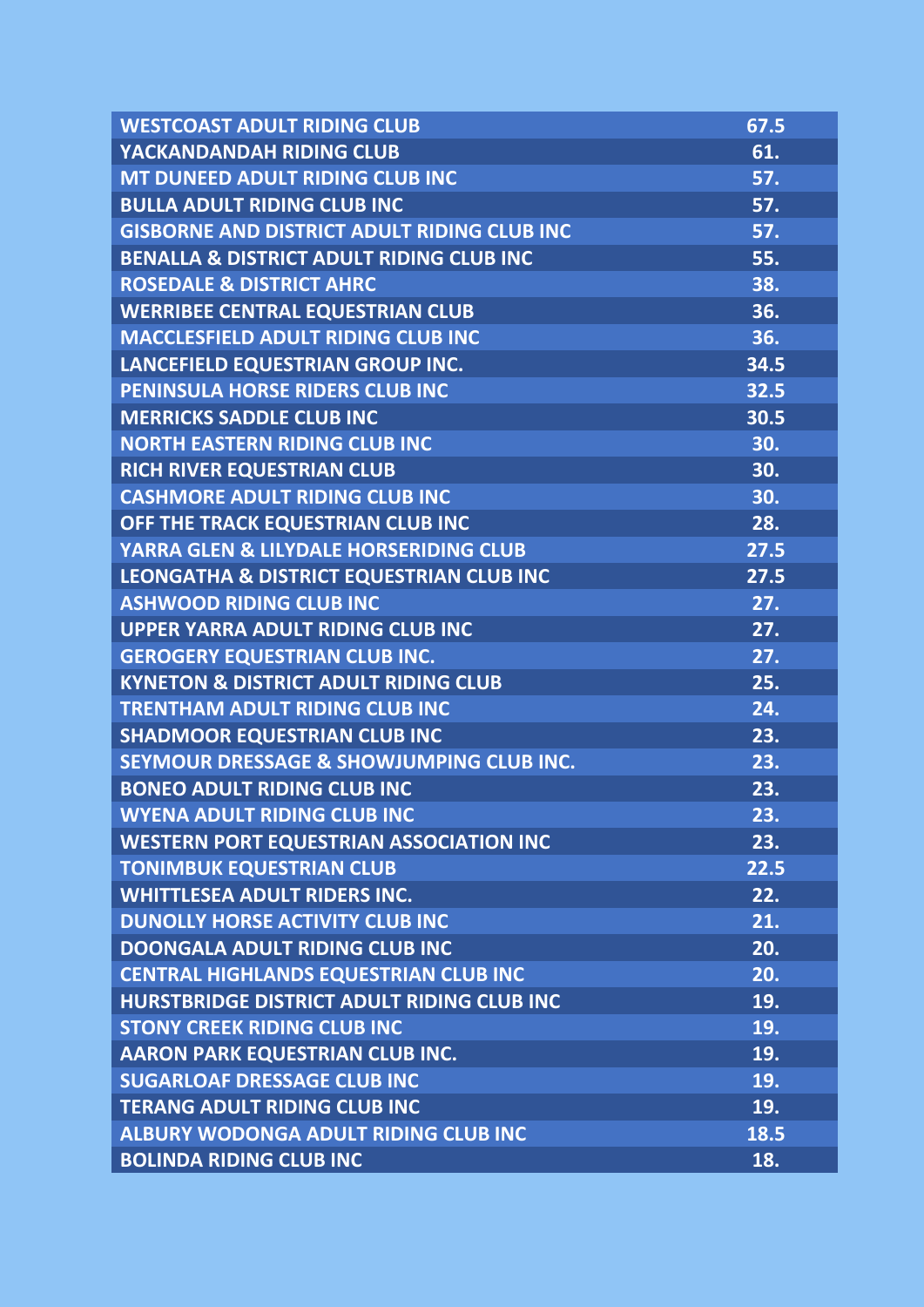| <b>CRANBOURNE SOUTH RIDING CLUB INC</b>             | 17.  |
|-----------------------------------------------------|------|
| <b>CONNEWARRE &amp; DISTRICT RIDING CLUB INC</b>    | 17.  |
| <b>PYALONG RIDING CLUB INC</b>                      | 17.  |
| <b>VICTORIAN DRESSAGE STABLES ADULT RIDING CLUB</b> |      |
| <b>INCORPORATED</b>                                 | 17.  |
| <b>BELLARINE ADULT RIDING CLUB INC</b>              | 16.5 |
| <b>WARRNAMBOOL ADULT RIDING CLUB</b>                | 16.5 |
| SOUTH EASTERN DRESSAGE CLUB INC                     | 16.  |
| THE LAKES RIDING CLUB INC                           | 16.  |
| <b>INDIGO ADULT RIDING CLUB INC</b>                 | 16.  |
| <b>BENDIGO &amp; DISTRICT ADULT RIDING CLUB INC</b> | 15.5 |
| <b>WEST GIPPSLAND ADULT RIDERS CLUB INC</b>         | 15.  |
| <b>BULLENGAROOK ADULT RIDING CLUB INC</b>           | 15.  |
| <b>BALLARAT ADULT RIDING CLUB INC</b>               | 14.  |
| PORTLAND & DISTRICT ADULT RIDING CLUB INC           | 14.  |
| <b>GLENVALE EQUESTRIAN CLUB INC</b>                 | 13.5 |
| <b>KANGAROO GROUND ADULT RIDING CLUB</b>            | 13.  |
| <b>ELMORE EQUESTRIAN CLUB INC</b>                   | 13.  |
| <b>SURF COAST RIDING CLUB INC</b>                   | 12.  |
| <b>NORTH WEST VICTORIA ADULT RIDING CLUB INC</b>    | 12.  |
| <b>MOUNTAIN DISTRICT HORSE RIDING CLUB INC</b>      | 12.  |
| HORSHAM & DISTRICT EQUESTRIAN SPORTS CLUB INC       | 12.  |
| <b>MANSFIELD &amp; DISTRICT EQUESTRIAN CLUB INC</b> | 12.  |
| <b>MENTONE HORSE RIDERS CLUB INC</b>                | 11.5 |
| <b>NORTHERN CENTRAL EQUESTRIAN CLUB INC</b>         | 11.  |
| <b>ROKEWOOD ADULT RIDING CLUB INC</b>               | 11.  |
| <b>UPPER BEACONSFIELD RIDING CLUB INC</b>           | 11.  |
| <b>INVERLEIGH RIDING CLUB INC</b>                   | 11.  |
| <b>TALLAROOK FAMILY RIDING CLUB INC</b>             | 11.  |
| <b>COLAC &amp; DISTRICT ADULT RIDING CLUB INC</b>   | 10.5 |
| <b>MID WEST RIDING CLUB INCORPORATED</b>            | 10.  |
| <b>GOULBURN VALLEY SHOWJUMPING CLUB INC</b>         | 10.  |
| YARRAWONGA/MULWALA ADULT RIDING CLUB INC            | 10.  |
| <b>JPDC INCORPORATED</b>                            | 10.  |
| <b>SUNBURY RIDING CLUB INC</b>                      | 9.   |
| <b>BIDDLESDEN PARK EQUESTRIAN CLUB INC</b>          | 9.   |
| <b>COBRAM/BAROOGA EQUESTRIAN CLUB INC</b>           | 9.   |
| <b>MAROONDAH ADULT RIDING CLUB INC.</b>             | 9.   |
| <b>BARWIDGEE EQUESTRIAN CLUB (DRESSAGE)</b>         | 9.   |
| <b>KINGLAKE RIDERS CLUB INC</b>                     | 9.   |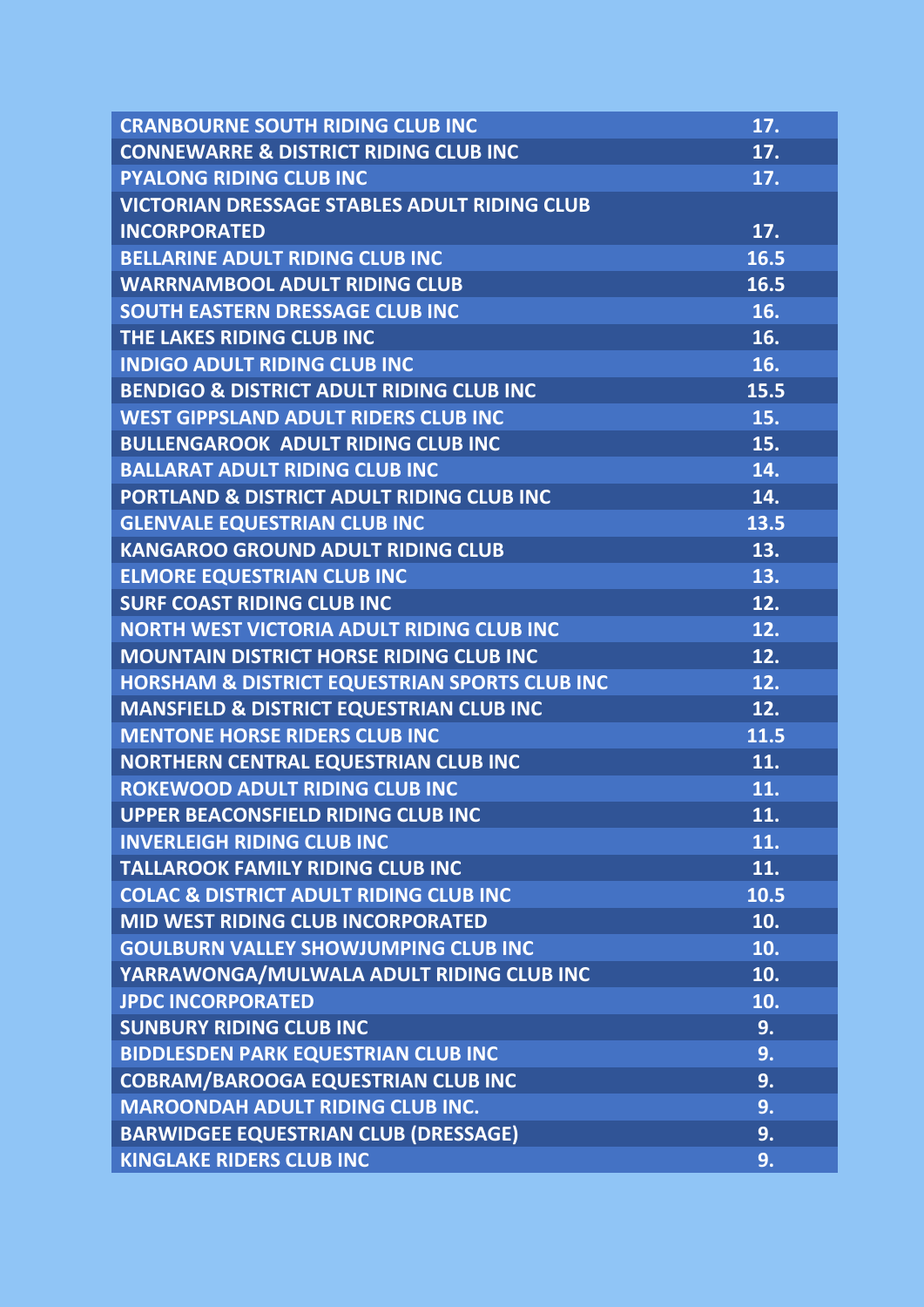| <b>OVENS VALLEY CLASSICAL RIDERS INC</b>             | 8.  |
|------------------------------------------------------|-----|
| <b>WONTHAGGI ADULT RIDING CLUB INC</b>               | 8.  |
| <b>BROADWAY PARK RIDING CLUB INC</b>                 | 8.  |
| <b>BALLAN AND DISTRICT ADULT RIDING CLUB INC</b>     | 8.  |
| <b>AMAROO EQUESTRIAN YV INC</b>                      | 7.5 |
| <b>NYORA EQUESTRIAN CLUB</b>                         | 7.5 |
| <b>VICTORIAN APPALOOSA SPORT HORSE CLUB INC</b>      | 7.  |
| <b>SPRING PLAINS EQUESTRIAN CLUB</b>                 | 7.  |
| <b>CRESWICK &amp; DISTRICT ADULT RIDING CLUB INC</b> | 7.  |
| <b>KEYSBOROUGH EQUESTRIAN CLUB INC</b>               | 7.  |
| <b>WANDIN PARK RIDING CLUB FOR ADULTS INC</b>        | 6.5 |
| MONBULK CLEMATIS ADULT RIDING CLUB INC               | 6.  |
| THE VALLEY PERFORMANCE CLUB INC                      | 6.  |
| <b>TOORADIN ADULT RIDING CLUB INC</b>                | 6.  |
| <b>STANDARDBRED RIDING GROUP INC</b>                 | 6.  |
| <b>LOWER PLENTY ADULT RIDING CLUB INC</b>            | 6.  |
| <b>BURONG AND DISTRICT EQUESTRIAN CLUB INC</b>       | 6.  |
| <b>BANNOCKBURN, TEESDALE RIDING CLUB</b>             | 6.  |
| <b>HAMILTON ADULT RIDING CLUB INC</b>                | 5.  |
| <b>NORTHERN RIVERS EQUESTRIAN CLUB INC</b>           | 5.  |
| <b>BENNISON ADULT RIDING CLUB INC</b>                | 5.  |
| SOUTH GIPPSLAND ADULT RIDING CLUB INC                | 5.  |
| YARRAM AND DISTRICT ADULT RIDING CLUB INC            | 5.  |
| LYSTERFIELD ADULT RIDING CLUB INC                    | 5.  |
| LATROBE VALLEY EQUESTRIAN CLUB INC                   | 5.  |
| YARRAMBAT ADULT RIDING CLUB                          | 5.  |
| <b>HINNOMUNJIE RIDING CLUB INC</b>                   | 4.  |
| <b>PAKENHAM UPPER RIDING CLUB INC</b>                | 4.  |
| <b>WIMMERA HORSE PERFORMANCE CLUB INC</b>            | 4.  |
| YARRA VALLEY ADULT RIDERS INC                        | 4.  |
| KILMORE & DISTRICT ADULT RIDING CLUB INC             | 4.  |
| <b>BUNYIP EQUESTRIAN CLUB INC</b>                    | 4.  |
| <b>SHADWELL EQUESTRIAN ASSOCIATION INC</b>           | 4.  |
| <b>COBDEN RIDING CLUB INC</b>                        | 4.  |
| <b>SNOWY RIVER HORSE RIDING CLUB INC</b>             | 4.  |
| <b>EASTERN REGION ADULT RIDING CLUB</b>              | 4.  |
| <b>WILLOW LODGE EQUESTRIAN CLUB INC</b>              | 4.  |
| <b>WILLOW EQUESTRIAN GROUP INC</b>                   | 4.  |
| KOO WEE RUP HORSE RIDERS CLUB INC                    | 4.  |
| <b>OFFICER EQUESTRIAN CLUB INC</b>                   | 4.  |